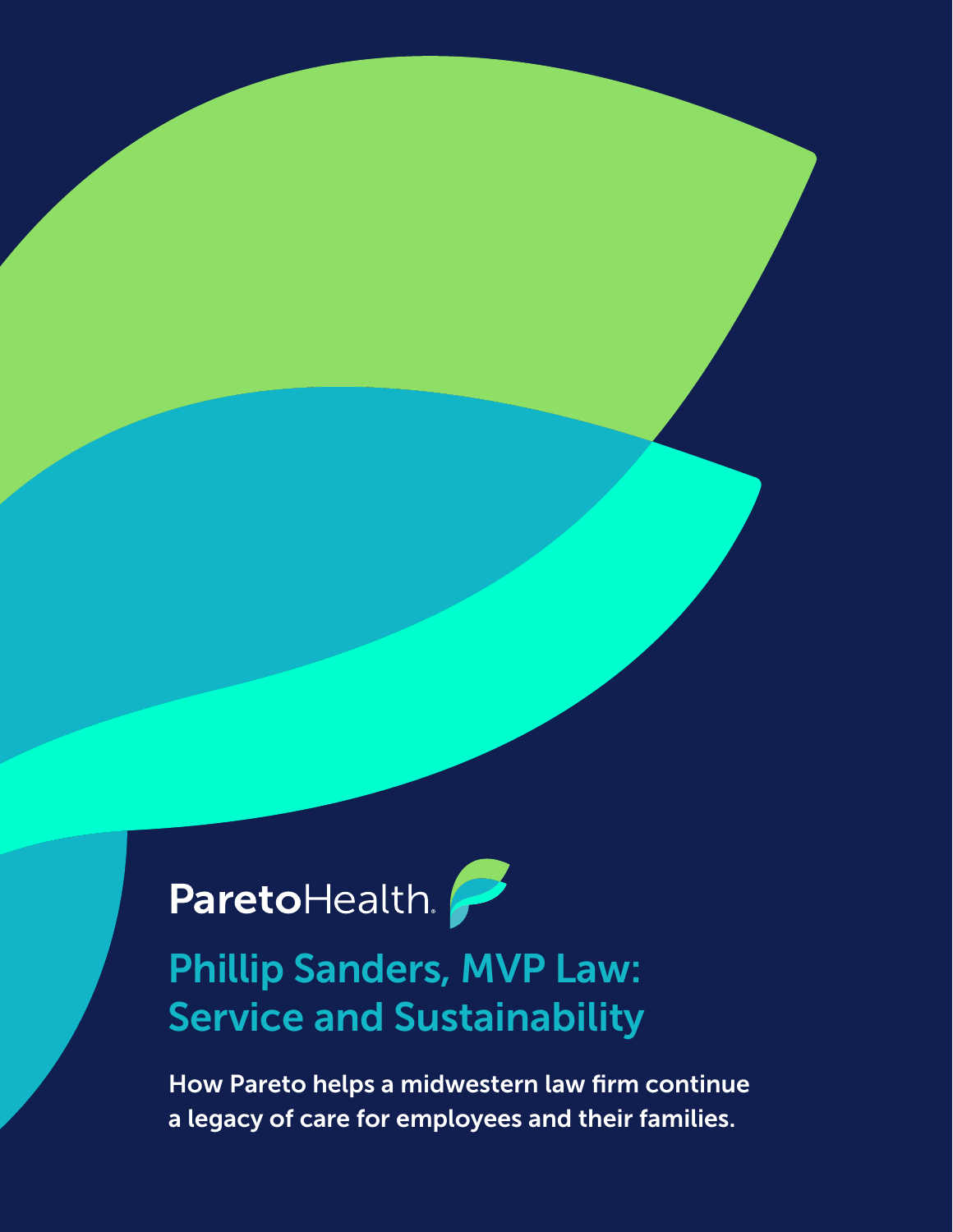MVP Law specializes in workers' compensation, general liability, and employment law—with offices across the Midwest and nearly 300 lives on its health insurance plan.

When MVP Law was first established in 1901 in Kansas City, Kansas, the goal of the founders was **"to build something that would outlast them, [and] that would live on to care for their families and communities for generations to come."** Today, that mission is central to how Chief Operating Officer Phillip Sanders approaches health benefits at the venerable legal firm.

After having been fully-insured for years, in 2016 the company began to look a little closer at their expenditures. Sanders was sure they could both provide better care and cut costs. **"We would find ourselves celebrating a 10-12% annual increase as 'a good deal,'"** explains Sanders. **"But we had little to no information to back that idea up. When we asked for data so that we could improve our utilization, the answer was no."**

"We just became a victim, year after year," recalls Sanders. "Especially as our increases really started to escalate. When a local broker came to us and introduced ParetoHealth's captive model as a potential solution, we were skeptical at first. Very skeptical. It took a while to work through it, but we went through all the steps and decided to make the investment. **In 2018, we jumped in with both feet."**

Kansas City **Headquarters** 

## **Established** 1901

Joined Pareto

2018

**From a financial standpoint, we have had exceptional success compared<br>to where we were trending when we were on a fully-insured plan.<br>We are projecting more than \$5.5MM a year in** to where we were trending when we were on a fully-insured plan. We are projecting more than \$5.5MM a year in **savings by 2027.** That's a remarkable number, and it has a lot to do with being in control of our own destiny with regard to plan design, education, and cost containment."